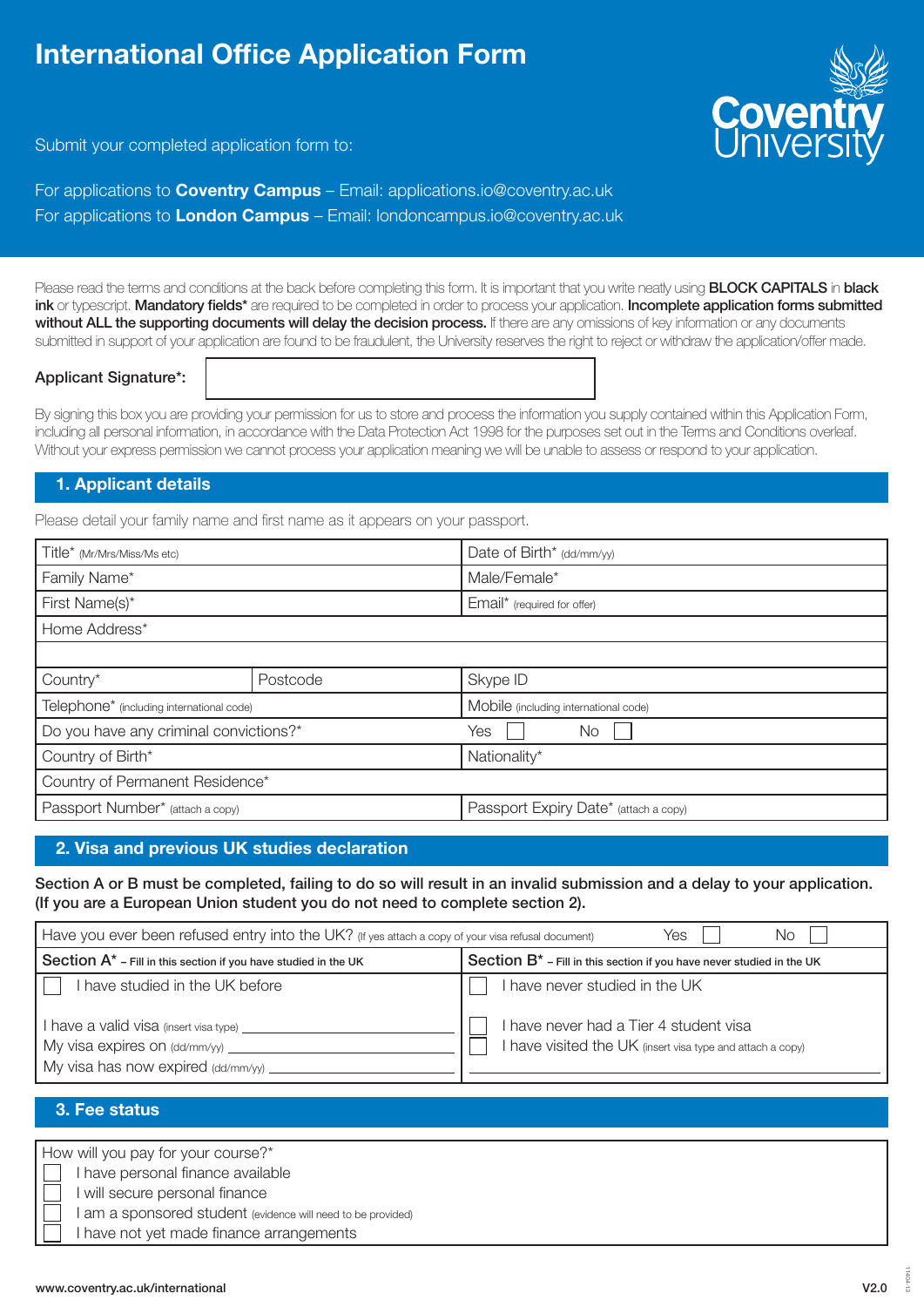#### 4. Details of course(s) for which you wish to apply (in order of preference)

We will offer you the most preferred course that you meet the entry requirement for.

| Both<br><b>Coventry Campus</b><br>London Campus |                   |                     |
|-------------------------------------------------|-------------------|---------------------|
| Course Title                                    | Course Stage/Year | Month/Year of Entry |
|                                                 |                   |                     |
| 12.                                             |                   |                     |
| 3.                                              |                   |                     |
| $\mathbf{r}$<br>$\overline{\phantom{0}}$        |                   | $\sim$              |

Do you wish to complete a professional placement (Sandwich course) as part of your studies? For Coventry University, Coventry Campus Undergraduate Courses only Yes II No II

#### 5. Academic Qualifications - Full details of educational establishments attended, including any establishments in the UK

Applicants should list all subjects taken, with results/grades from your last two establishments attended. If you are awaiting the results of any examination or are about to take an examination, write PENDING in the result column. (Any study or attendance at a UK education institution in the UK must be detailed, even if the study was not completed.) Please attach evidence of all known results in addition to completing the table.

| Programme of Study/Subject* | From Date (mm/yy)* | To Date (mm/yy)* | Name of Institution* | $City*$ | Qualification and Result* |
|-----------------------------|--------------------|------------------|----------------------|---------|---------------------------|
|                             |                    |                  |                      |         |                           |
|                             |                    |                  |                      |         |                           |
|                             |                    |                  |                      |         |                           |
|                             |                    |                  |                      |         |                           |
|                             |                    |                  |                      |         |                           |

Please note: All applicants are required to provide one academic reference with their application form or shortly after. Referees must comment on your likely ability to follow and succeed in the course.

#### 6. English Language Requirements

Please complete this section as it is vitally important in determining your English level and whether you meet our English entry criteria. You will be required to provide evidence of your English level.

Do you have any of the following English Language Qualifications? (Please tick where appropriate)

| <b>IELTS</b>         | TOEFL | CAMBRIDGE | GCSE | PEARSON TEST | NONE |
|----------------------|-------|-----------|------|--------------|------|
| Other (please state) |       |           |      |              |      |
| Grade/Score          |       |           |      |              |      |
| Date achieved        |       |           |      |              |      |

#### 7. Work experience

Please give details of work experience, training and employment. Continue on a separate sheet if necessary.

| Job title and nature of work/training | Name of Organisation | From (mm/yy) | To (mm/yy) | Full or Part-time |
|---------------------------------------|----------------------|--------------|------------|-------------------|
|                                       |                      |              |            |                   |
|                                       |                      |              |            |                   |
|                                       |                      |              |            |                   |

MBA courses at our Coventry campus in the Faculty of Business, Environment and Society are required to provide evidence for a minimum of 2 years work experience.

#### 8. Personal statement

All applicants are required to submit a personal statement as part of the application process. On a separate sheet please provide a statement which details your reasons for choosing the course, relevant experience, career plans and any other supporting information. Your statement should be no less than 500 words and should be submitted with your application.

11404-13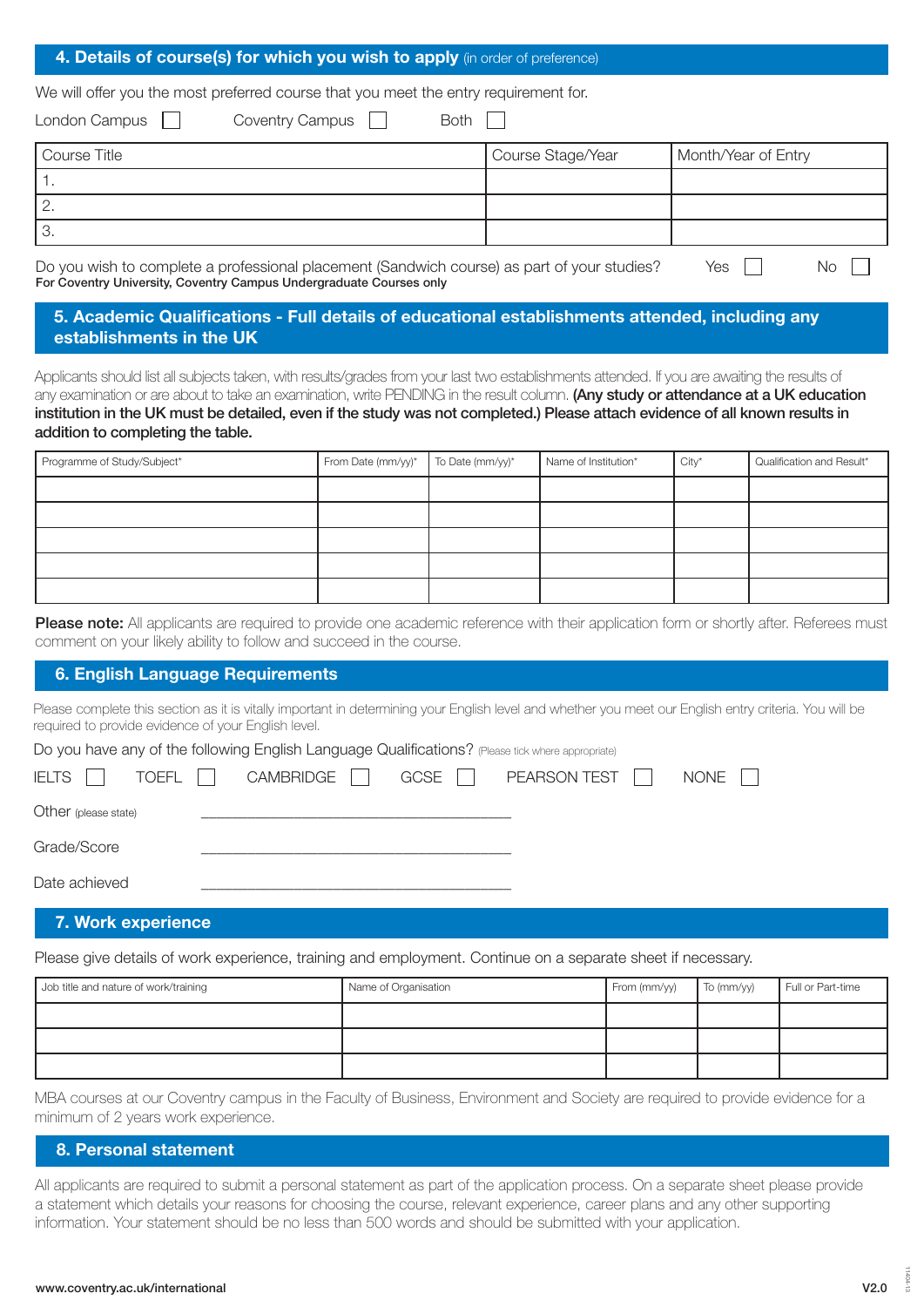## 9. Physical or other disability or medical condition

Do you have a physical or sensory disability which may affect your studies or for which you may require additional support and assistance? Yes  $\Box$  No  $\Box$ 

If yes, please enter the appropriate code in the box provided

- A No disability F You have a mental health condition
- B You have a social/communication impairment G You have a specific learning disability
- C You are blind or have a serious visual impairment H You have physical impairment or mobility issues
- D You are deaf or have a serious hearing impairment I You have a disability, impairment or medical condition that is not listed above.
- E You have a long standing illness or health condition J You have two or more impairments and/or disabling medical conditions.
- 

Please provide full details of the nature of your disability and any support and facilities on a seperate sheet and submit this with your application.

#### 10. How did you hear about Coventry University? Website Recommendation (family/friend) Alumni Advertising Web Listing **Colleague** Search Engine Social Media Exhibition Please indicate how you heard about Coventry University

From a third party:

Sponsor

School/College

In country office

If you were made aware of Coventry University from a third party please complete their details below\*

| Organisation Name* | Email*     |
|--------------------|------------|
| Contact Name*      | Telephone* |
| Address*           |            |
|                    |            |
| Country*           | Postcode   |

### 11. Declaration

I confirm that, the information given in this form is correct and complete. I have read and understood the terms and conditions and I agree to abide by the conditions set out therein.

Signature of Applicant the state of the state of the state of the state of the state  $\Box$ 

Please note that in order to protect your personal information and for the University to comply with the Data Protection Act 1998 we can only talk or correspond with you/your agent about your application. If someone else calls or contacts the University on your behalf we require your written permission before we can respond (e.g. Parent, relative, sponsor, etc.)

If your application for a taught course at Coventry University is unsuccessful and you are eligible, we would like to forward your application for consideration on a Masters Qualifying Programme or Foundation course to FoundationCampus, Coventry. If you do not want us to do so, please tick this box  $\sqrt{ }$ 

#### IMPORTANT NOTE

Coventry University will take all reasonable steps to provide the educational service set out in its prospectuses. Should industrial action or other circumstances beyond the control of Coventry University interfere with its ability to provide such a service, Coventry University will take reasonable steps to minimise the resultant disruption but will not be liable for any loss or damage of whatever nature suffered by applicants in such circumstances. Information contained within the Prospectuses is to be used as a quide only and, whilst the University makes every effort to check the factual content at the time of publication, such information may be subject to change or variation. The University does not make any warranty about the accuracy of the information contained in the prospectuses in particular whether it is complete, accurate or up to date. Coventry University does not undertake any absolute obligation whatsoever to provide an educational service in the manner specified in its prospectuses or in any other document supplied by the University, nor does it undertake any other obligation in respect of the provision of an educational service which is more onerous than the obligations set out therein.

Should you become a student of Coventry University, this notice and the terms and conditions overleaf shall be incorporated into any contract between yourself and the University. Any offer of a place made to you by Coventry University is made on the basis that in accepting such an offer you signify your consent to the incorporation of this notice as a condition of your enrolment.

11404-13

# Code

Other, please specify

Partner Institution

Agent